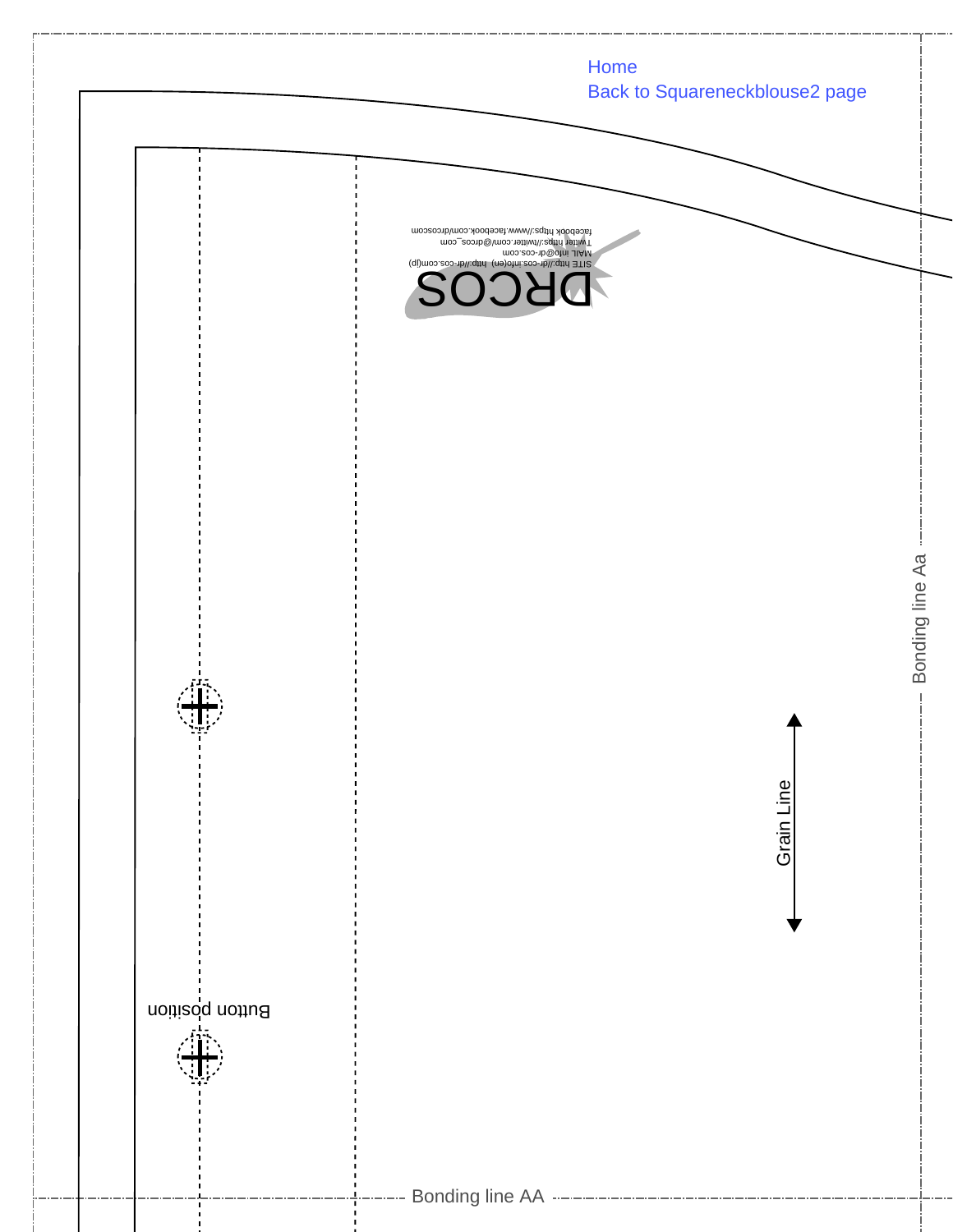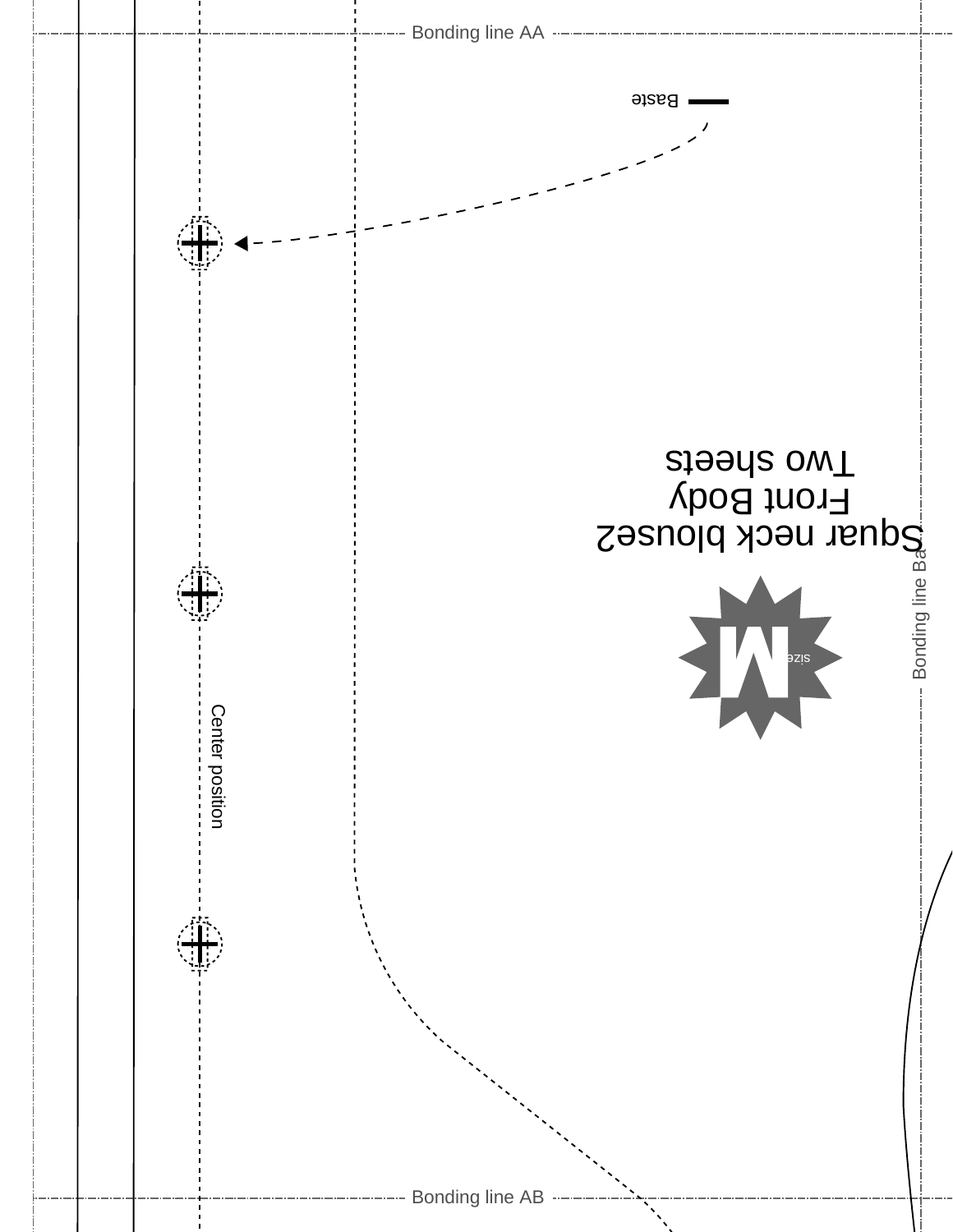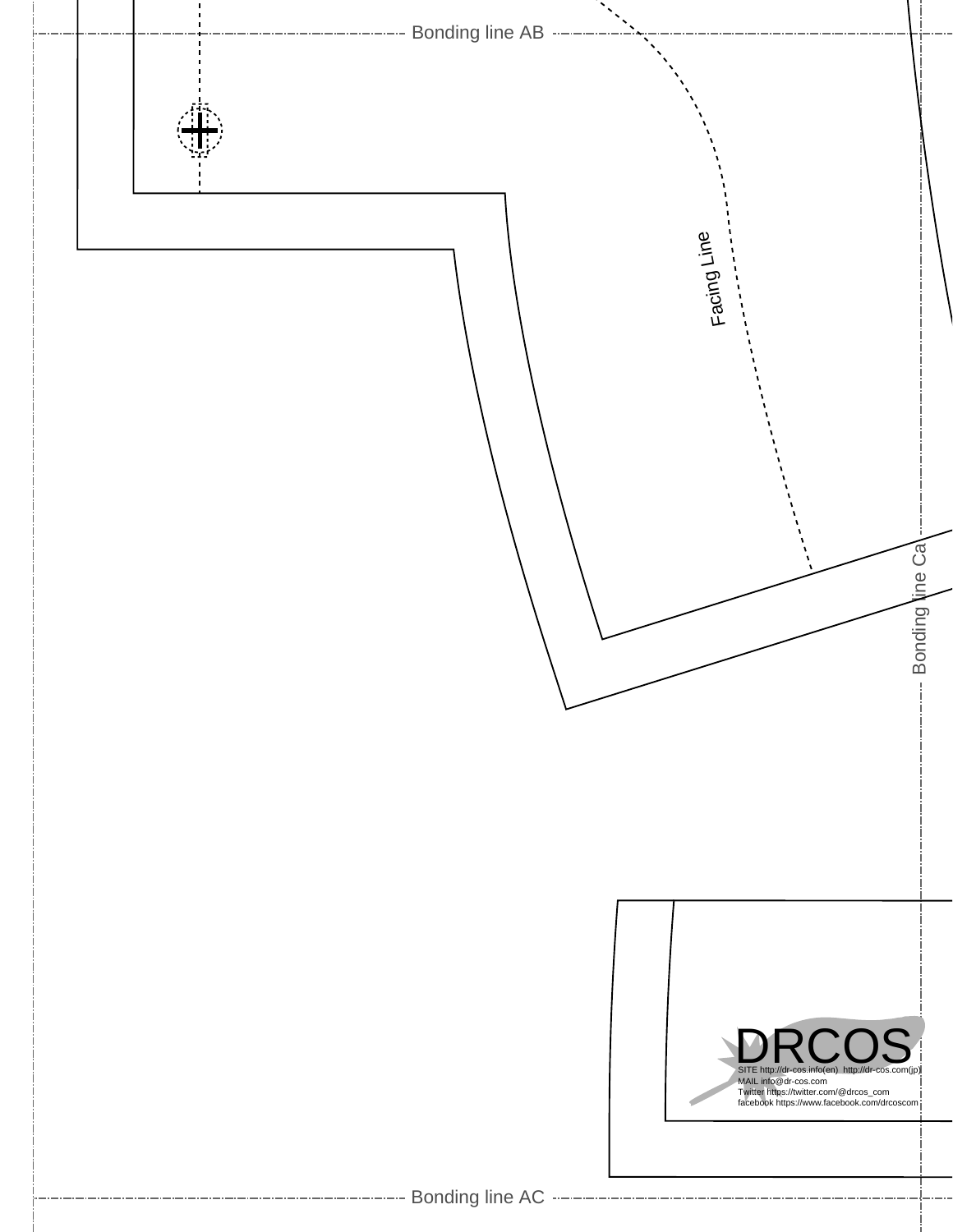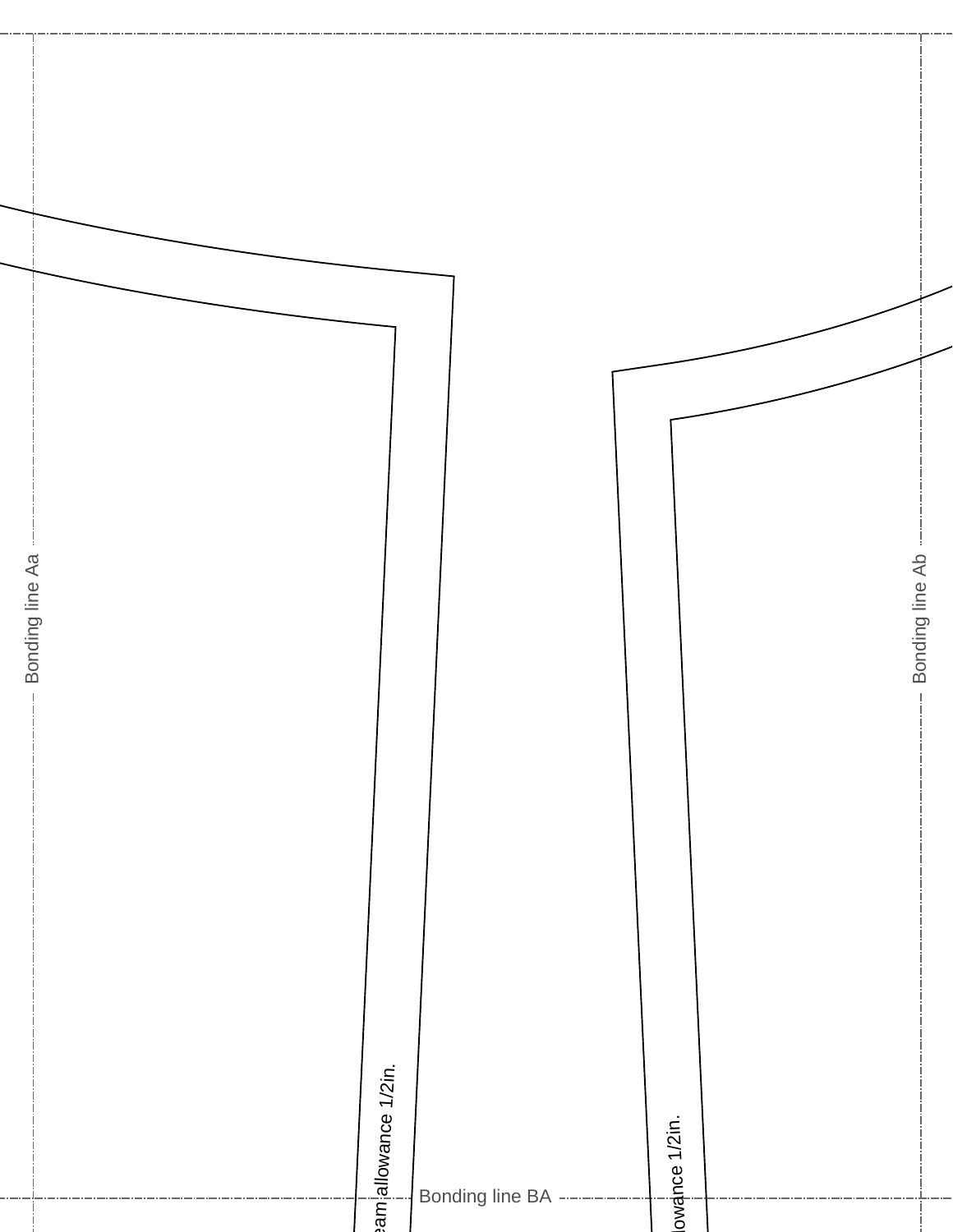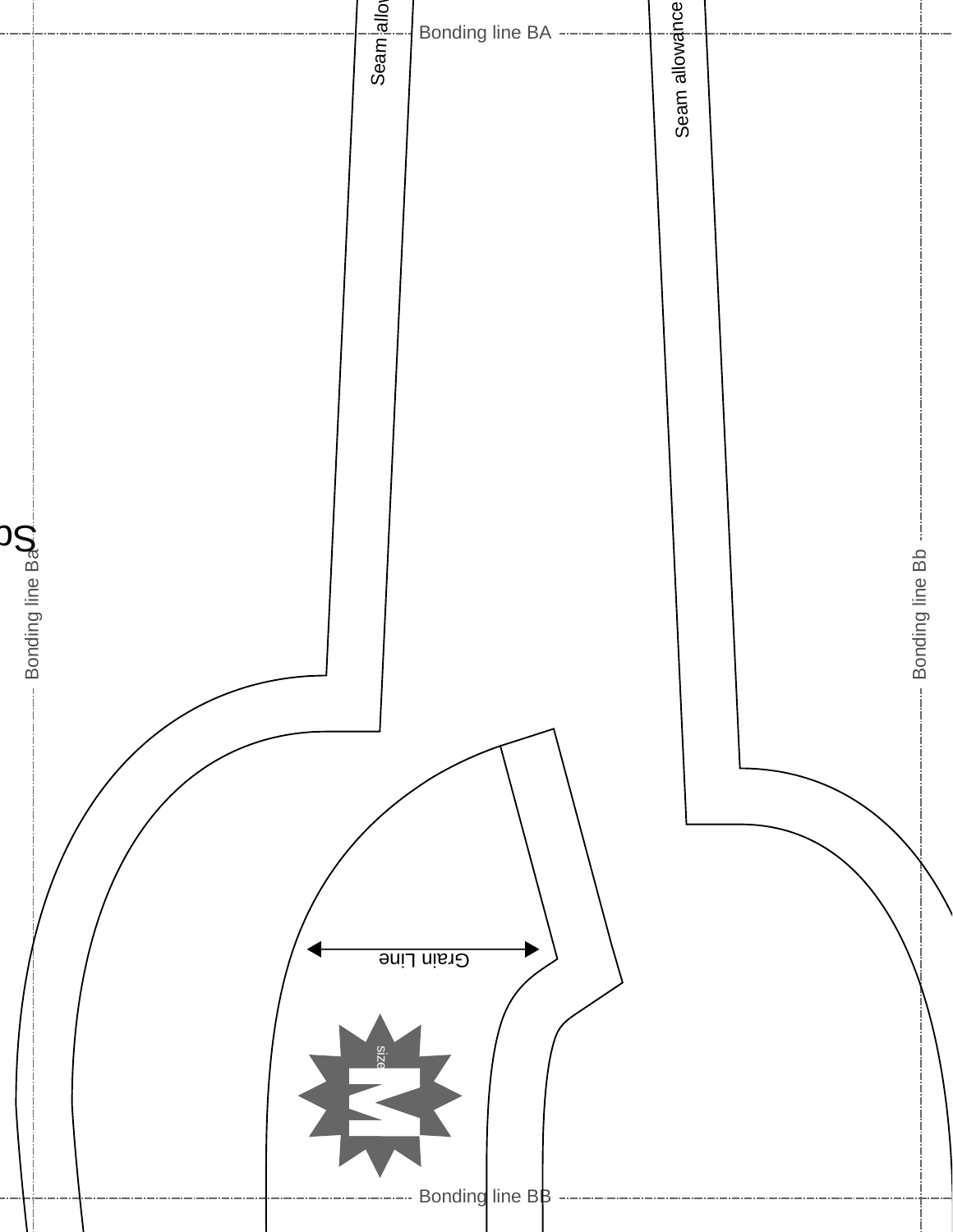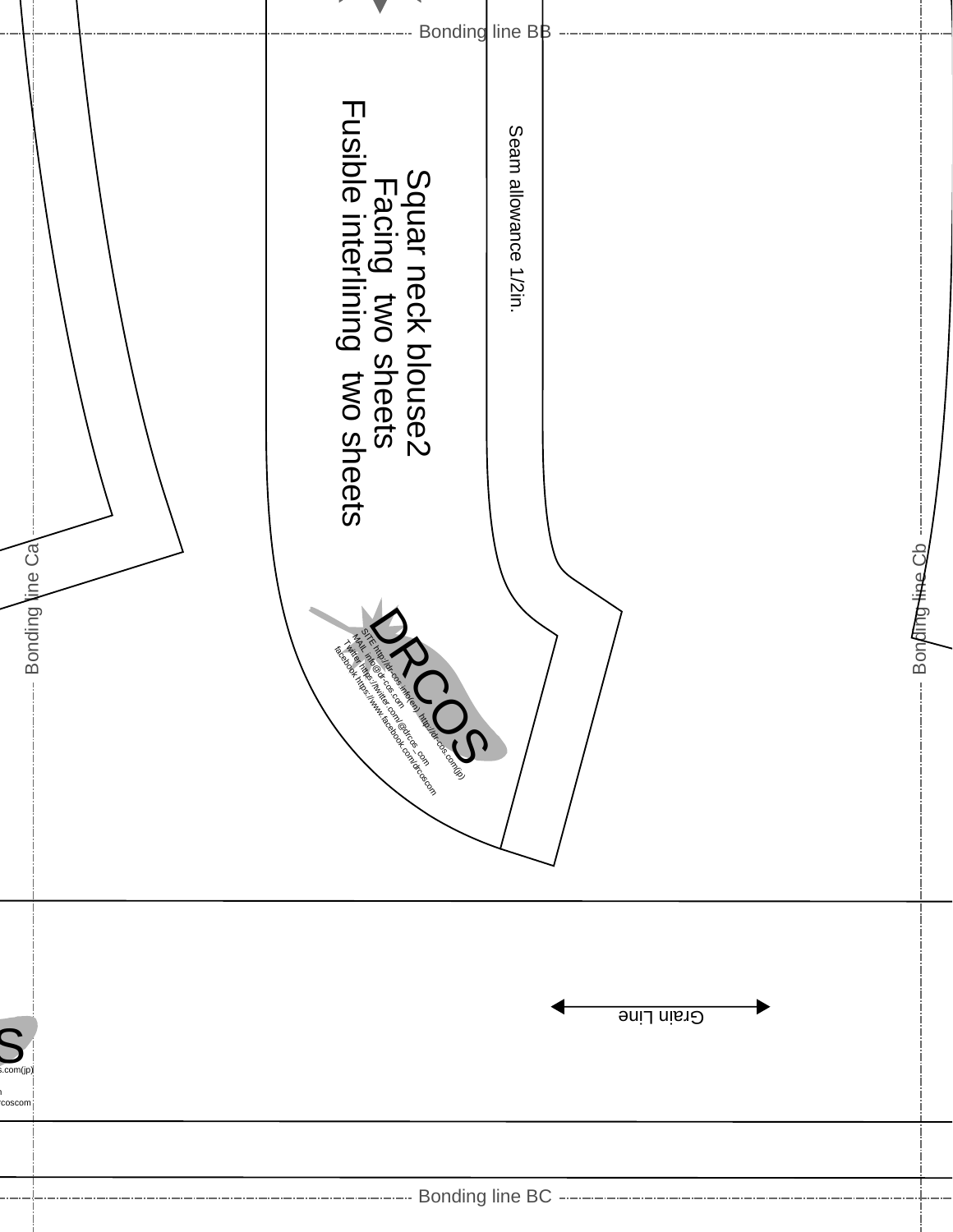

Bonding line Ac

Bonding line Ac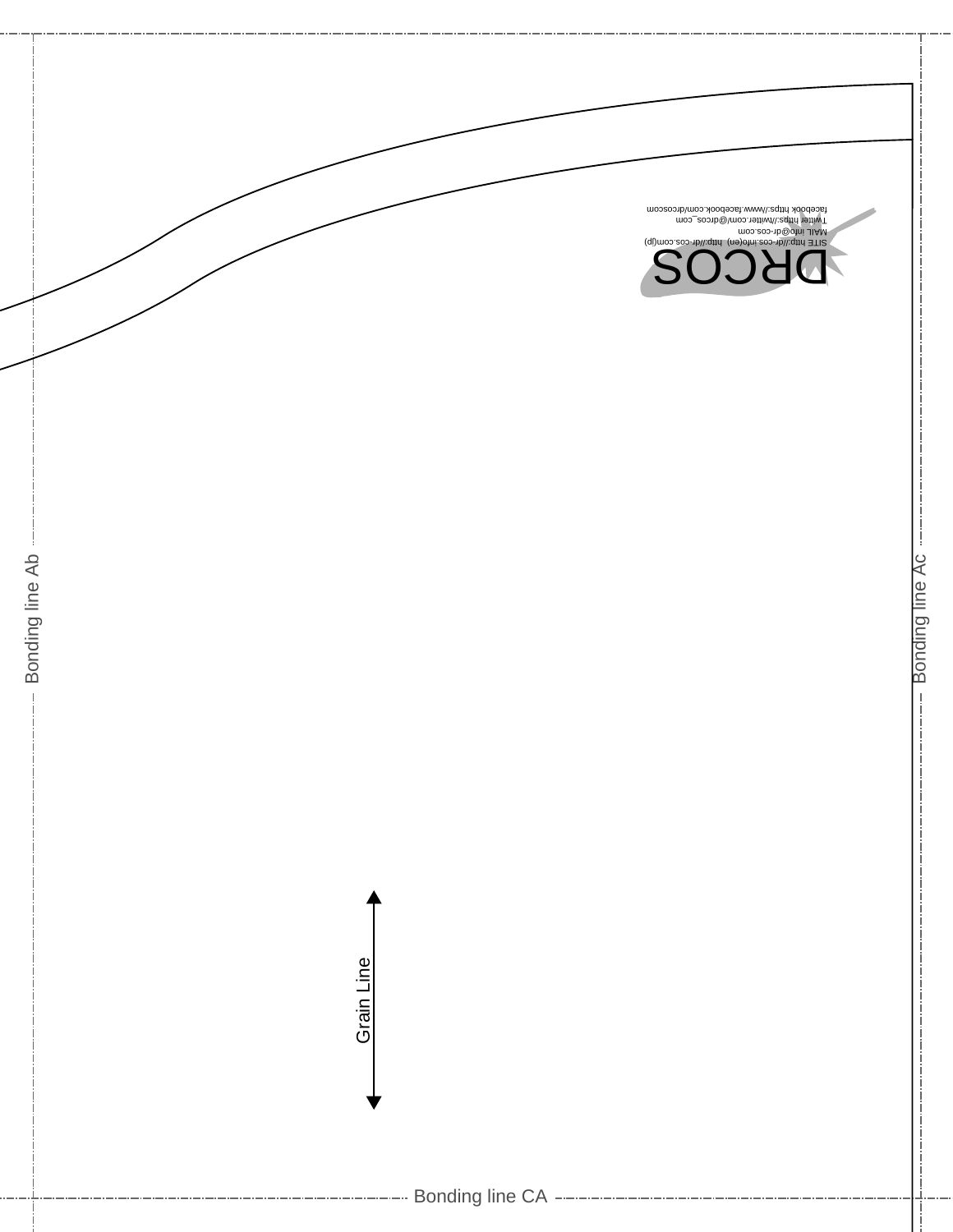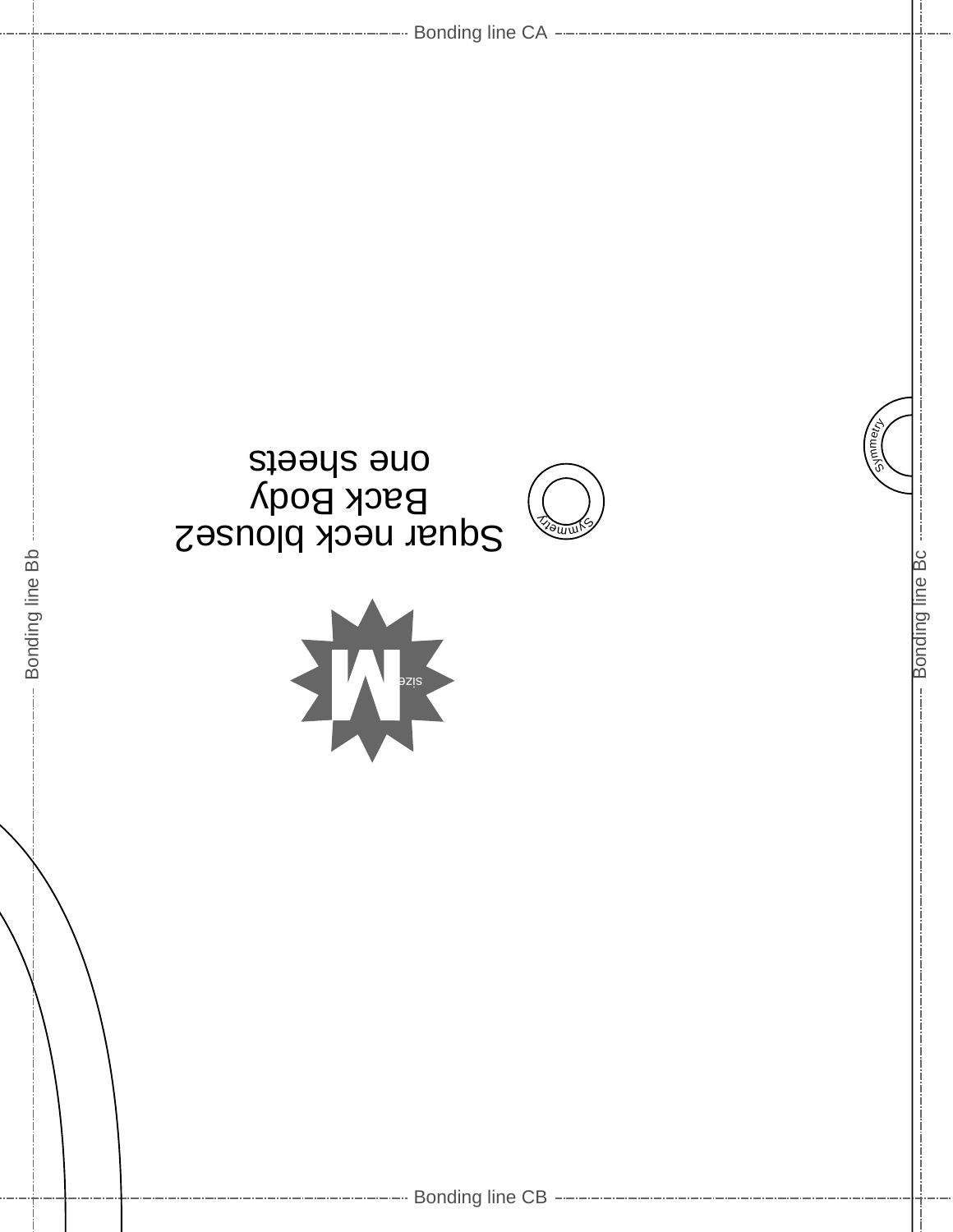